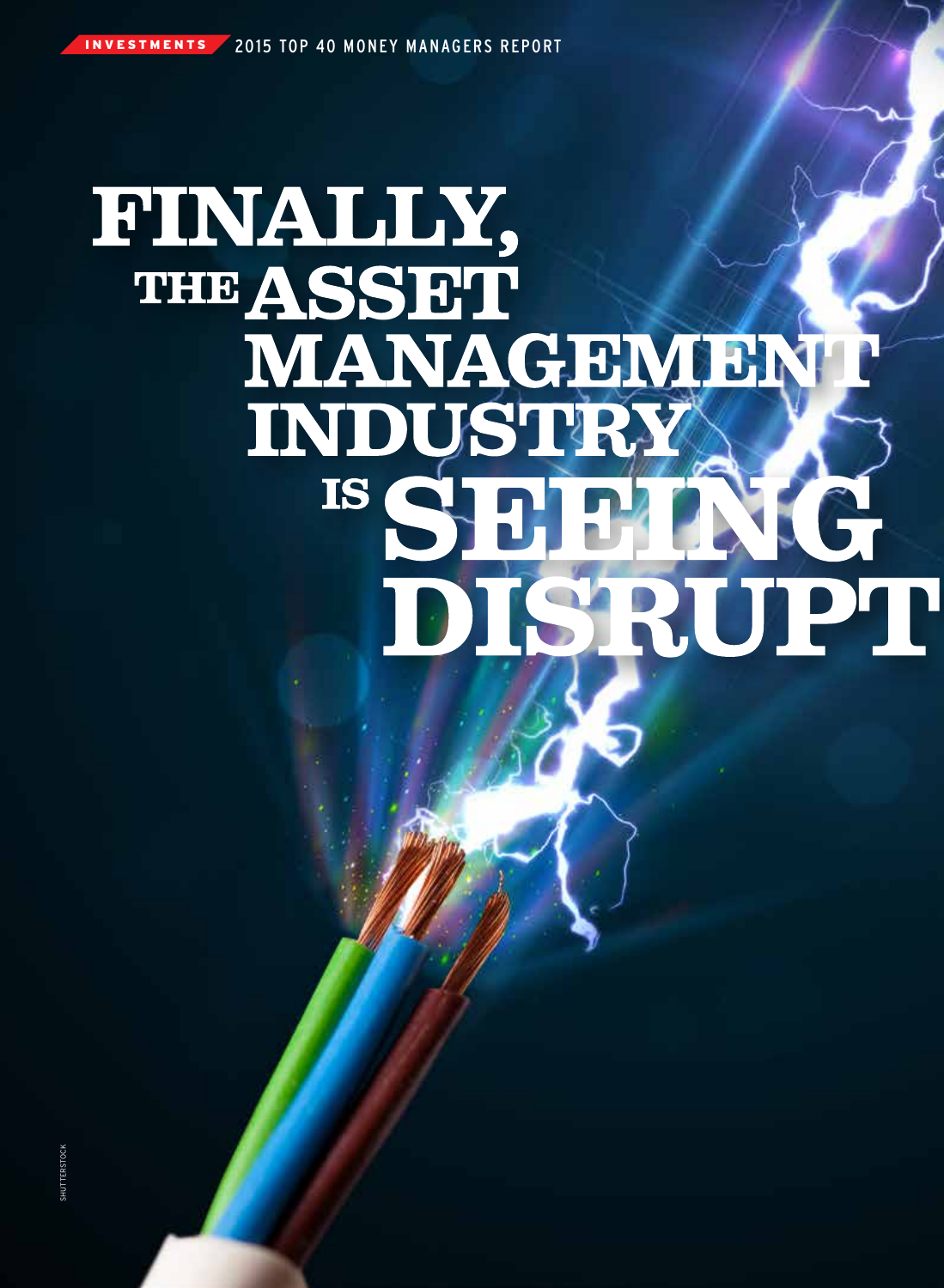he past two years—rather than the 1990s or early 2000s—will go down in history as the time when the Internet finally started disrupting the asset management industry.

No, really. The industry is 20 years late.

When it comes to tracking portfolio performance and making investment decisions, at least some

## BREAKDOWN **<sup>|</sup> CANADIAN ASSETS UNDER MANAGEMENT**



#### BREAKDOWN **| DB FUND ASSETS UNDER MANAGEMENT**



Source: Firms participating in the Canadian Institutional Investment Network Spring 2015 *Top 40 Money Managers Survey*

*By Yaldaz Sadakova*

# ION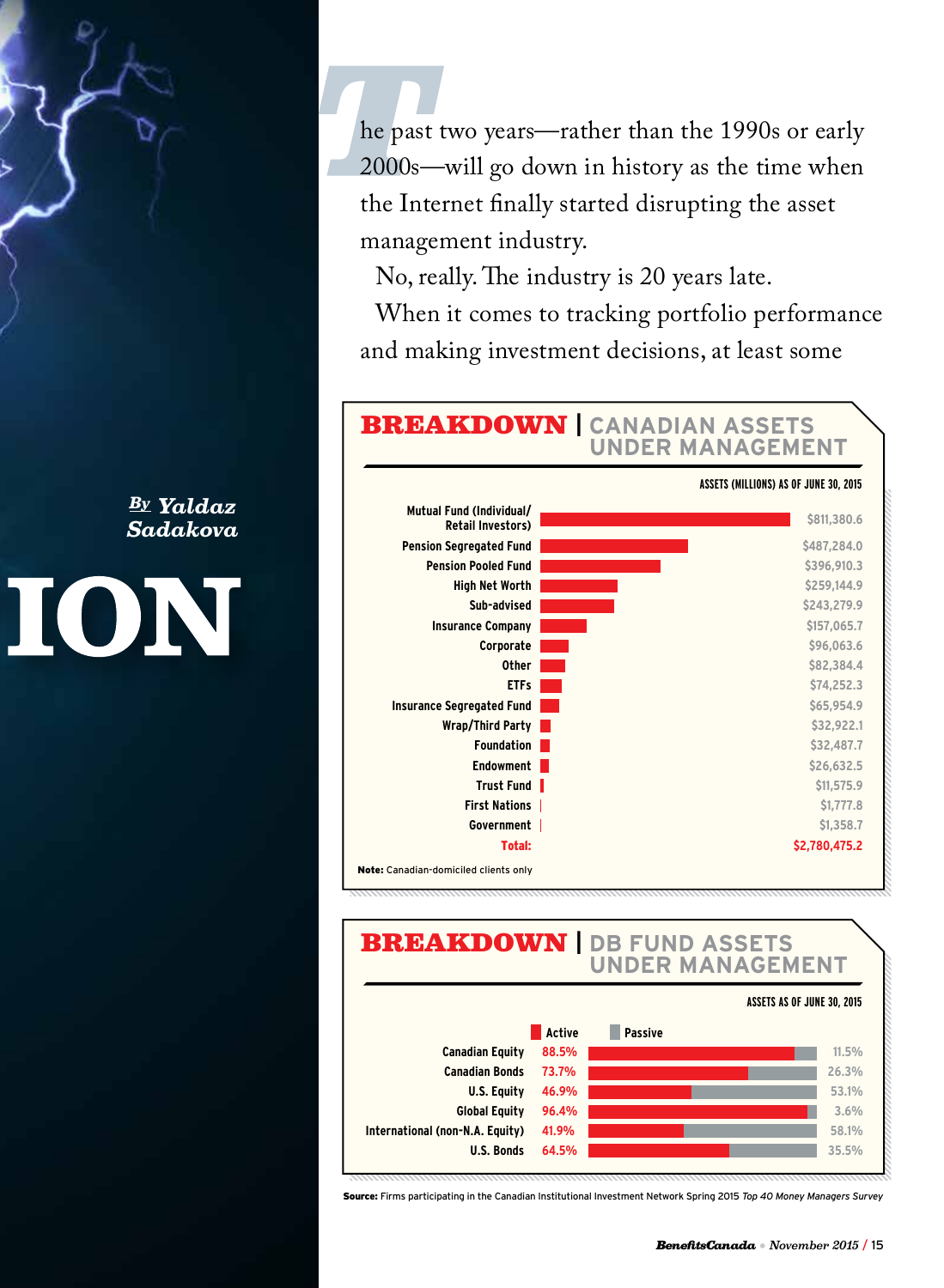## *All over the world, people between the ages of 25 and 35 are the most active early-stage entrepreneurs*

— Global Entrepreneurship Monitor

### TOP 10 **| CAP INVESTMENT MANAGERS**

|                 | CPA = CANADIAN PENSION ASSETS; ASSETS (MILLIONS) AS OF JUNE 30, 2015 |                     |
|-----------------|----------------------------------------------------------------------|---------------------|
|                 | <b>Company</b>                                                       | <b>2015 CAP CPA</b> |
|                 | 1 BlackRock Asset Management Canada Ltd.                             | \$25,399.0          |
| $\mathbf{z}$    | <b>TD Asset Management</b>                                           | \$11,730.3          |
| 3               | <b>GLC Asset Management Group Ltd.</b>                               | \$11,065.0          |
| $\vert 4 \vert$ | Beutel, Goodman & Company Ltd.*                                      | \$10,608.0          |
| 5 <sup>1</sup>  | MFS Investment Management Canada Ltd.                                | \$9,481.0           |
| 6 <sup>1</sup>  | Sun Life Global Investments                                          | \$8,458.9           |
| 7 <sup>1</sup>  | Pyramis Global Advisors (a Fidelity Investments Company)             | \$7,177.9           |
| $\bf{8}$        | Connor, Clark & Lunn Financial Group                                 | \$6,512.4           |
| 9 <sup>1</sup>  | Phillips, Hager & North Investment Management                        |                     |
|                 | (RBC Global Asset Management)                                        | \$4,735.4           |
| 10 <sup>1</sup> | Franklin Templeton Institutional                                     | \$4,671.0           |
|                 | <b>Top 10 Total:</b>                                                 | \$99,838.9          |
|                 | Note: * Did not report CAP assets last year                          |                     |

## TOP 10 **| POOLED FUND MANAGERS**

|                  | CPA = CANADIAN PENSION ASSETS; ASSETS (MILLIONS) AS OF JUNE 30, 2015 |                 |
|------------------|----------------------------------------------------------------------|-----------------|
|                  | <b>Company</b>                                                       | <b>2015 CPA</b> |
| 1                | BlackRock Asset Management Canada Ltd.                               | \$63,353.2      |
| 2                | <b>TD Asset Management</b>                                           | \$41,609.6      |
| 3                | <b>Phillips, Hager &amp; North Investment Management</b>             |                 |
|                  | (RBC Global Asset Management)                                        | \$21,509.4      |
| 4                | <b>Brookfield Asset Management</b>                                   | \$17,433.0      |
| 5 <sup>1</sup>   | MFS Investment Management Canada Ltd.                                | \$14,518.2      |
| 6                | Connor, Clark & Lunn Financial Group                                 | \$13,796.6      |
| $\boldsymbol{7}$ | GLC Asset Management Group Ltd.                                      | \$12,941.5      |
| $\bf{8}$         | Beutel, Goodman & Company Ltd.                                       | \$12,539.0      |
| 9                | State Street Global Advisors, Ltd.                                   | \$11,409.8      |
| 10               | Pyramis Global Advisors (a Fidelity Investments Company)             | \$11,157.2      |
|                  | Top 10 Total:                                                        | \$220.267.5     |

**Source:** Firms participating in the Canadian Institutional Investment Network Spring 2015 *Top 40 Money Managers Survey*

players in finance—including institutional investors and asset management firms still party like it's 1995. They use siloed data that lives in Excel spreadsheets and on shared drives. Aggregating and standardizing data remains a tedious, unglamorous, back-office task.

But now, techies are building financial technology startups offering easily searchable, cloud-based data platforms aimed at improving portfolio management.

"Disruptive companies compete along an angle that the established companies dismiss as a toy," says David Teten, a partner at New York City-based ff Venture Capital. "When [Vanguard] was first launched, people said, 'This is totally ridiculous: who's going to pay money to someone to just match the market?" And we all know what happened next.

#### Powered by Excel

But the Internet still hasn't transformed all aspects of asset management.

"Portfolios are becoming more complex, and technology has not kept up. It's quite discouraging if you're a technologist coming in and seeing the state of the infrastructure powering all this complexity," says Joel Beal, a vice-president at Addepar, a Silicon Valley startup.

Addepar, in which ff Venture Capital is an investor, sells cloud-based software, allowing portfolio managers to see all their holdings data—including transactions, exposures and net-of-fee returns—across all asset classes in one place. It even displays alternatives data, something some systems can't handle.

A lot of Addepar's customers including endowments, foundations, funds of funds, advisors and family offices—were dependent on Excel.

"A lot of people have built their own custom solutions, and usually there's tons of work in Excel," Beal explains. "We did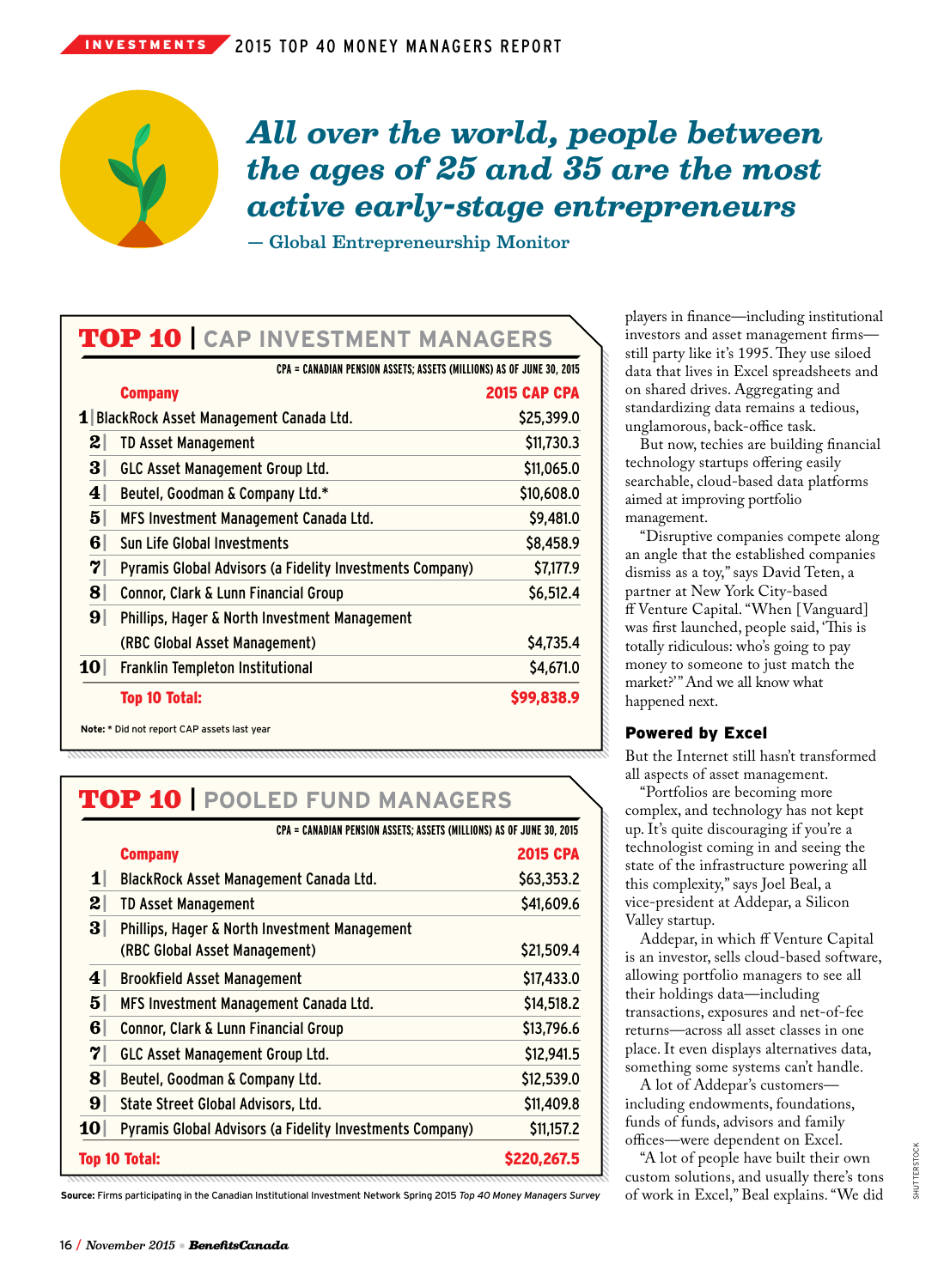

| <b>TD ASSET MANAGEMENT</b> |             |  |
|----------------------------|-------------|--|
| Rank 2014: 1               | $*2.9%$     |  |
| 2015 CPA:                  | \$81,978.9  |  |
| 2014 CPA:                  | \$79.650.4  |  |
| Total Assets 2015:         | \$251.046.1 |  |

#### **BLACKROCK ASSET** 2 **MANAGEMENT CANADA LTD.**

| Rank 2014: 2       | ↑9.7%       |
|--------------------|-------------|
| 2015 CPA:          | \$80,440.5  |
| 2014 CPA:          | \$73.345.9  |
| Total Assets 2015: | \$148,637.9 |

| PHILLIPS. HAGER & NORTH       | l 3 |
|-------------------------------|-----|
| <b>INVESTMENT MANAGEMENT</b>  |     |
| (RBC Global Asset Management) |     |

| Rank 2014: 3              | $*14.2%$                 |
|---------------------------|--------------------------|
| 2015 CPA:<br>2014 CPA:    | \$57,496.1<br>\$50,333.6 |
| <b>Total Assets 2015:</b> | \$261.087.0              |

| <b>MANULIFE ASSET</b><br><b>MANAGEMENT****</b> |  |
|------------------------------------------------|--|
|------------------------------------------------|--|

| Rank 2014: 18             | $\bigstar$ 130.1% |
|---------------------------|-------------------|
| 2015 CPA:                 | \$33,661.9        |
| 2014 CPA:                 | \$14,628.0        |
| <b>Total Assets 2015:</b> | \$94.919.7        |

## **BEUTEL, GOODMAN &** 5 **COMPANY LTD.**

| Rank 2014: 4       | $+7.9%$    |
|--------------------|------------|
| 2015 CPA:          | \$32,533.8 |
| 2014 CPA:          | \$35,330.0 |
| Total Assets 2015: | \$39,697.0 |

| <b>STATE STREET GLOBAL</b><br>ADVISORS, LTD.*    | 6               | <b>GREYSTONE MANAGED</b><br><b>INVESTMENTS INC.</b>                          | 11          |
|--------------------------------------------------|-----------------|------------------------------------------------------------------------------|-------------|
| Rank 2014: 5                                     | $*4.5%$         | Rank 2014: 9                                                                 | 43.6%       |
| 2015 CPA:                                        | \$32,507.4      | 2015 CPA:                                                                    | \$20,836.5  |
| 2014 CPA:                                        | \$31,101.9      | 2014 CPA:                                                                    | \$21,617.7  |
| <b>Total Assets 2015:</b>                        | \$49,927.6      | <b>Total Assets 2015:</b>                                                    | \$32,554.2  |
| FIERA CAPITAL CORP.                              | $\overline{7}$  | PYRAMIS GLOBAL<br><b>ADVISORS</b> (a Fidelity<br><b>Investments Company)</b> | 12          |
| Rank 2014: 6                                     | $*6.6%$         | Rank 2014: 13                                                                | $*6.2%$     |
| 2015 CPA:                                        | \$27,962.1      | 2015 CPA:                                                                    | \$18,285.8  |
| 2014 CPA:                                        | \$26,223.6      | 2014 CPA:                                                                    | \$17,223.9  |
| <b>Total Assets 2015:</b>                        | \$75,473.4      | <b>Total Assets 2015:</b>                                                    | \$107,012.7 |
| CONNOR, CLARK & LUNN<br>FINANCIAL GROUP          | 8               | <b>MFS INVESTMENT</b><br><b>MANAGEMENT</b><br>CANADA LTD.                    | 13          |
| Rank 2014: 7                                     | $*15.9%$        | Rank 2014: 11                                                                | 42.7%       |
| 2015 CPA:                                        | \$27,277.6      | 2015 CPA:                                                                    | \$17,909.0  |
| 2014 CPA:                                        | \$23,541.6      | 2014 CPA:                                                                    | \$18,406.1  |
| <b>Total Assets 2015:</b>                        | \$57,401.0      | <b>Total Assets 2015:</b>                                                    | \$26,579.0  |
| J.P. MORGAN<br>ASSET MANAGEMENT<br>(CANADA) INC. | 9               | <b>LETKO, BROSSEAU &amp;</b><br>ASSOCIATES INC.                              | 14          |
| Rank 2014: 8                                     | $\bigvee 0.4\%$ | Rank 2014: 12                                                                | $*1.0\%$    |
| 2015 CPA:                                        | \$21,819.8      | 2015 CPA:                                                                    | \$17,814.3  |
| 2014 CPA:                                        | \$21,898.6      | 2014 CPA:                                                                    | \$17,631.7  |
| <b>Total Assets 2015:</b>                        | \$24,837.3      | <b>Total Assets 2015:</b>                                                    | \$28,968.1  |
| <b>CIBC ASSET</b><br><b>MANAGEMENT INC.***</b>   | 10              | <b>BROOKFIELD ASSET</b><br>MANAGEMENT                                        | 15          |
| Rank 2014: 14                                    | $*4.7%$         | Rank 2014: 20                                                                | ↑ 26.8%     |

2015 CPA: \$21,124.3 2014 CPA: \$20,168.7 Total Assets 2015: \$129,013.0

| GREYSTONE MANAGED                                                            | 11          | FRAI               |
|------------------------------------------------------------------------------|-------------|--------------------|
| INVESTMENTS INC.                                                             |             | INST               |
| Rank 2014: <b>9</b>                                                          | 43.6%       | Rank               |
| 2015 CPA:                                                                    | \$20.836.5  | 201                |
| 2014 CPA:                                                                    | \$21,617.7  | 201                |
| Total Assets 2015:                                                           | \$32,554.2  | Total              |
| PYRAMIS GLOBAL<br><b>ADVISORS (a Fidelity</b><br><b>Investments Company)</b> | 12          | WEL<br>MAN         |
| Rank 2014: 13                                                                | $*6.2%$     | Rank               |
| 2015 CPA:                                                                    | \$18,285.8  | 201                |
| 2014 CPA:                                                                    | \$17,223.9  | 201                |
| Total Assets 2015:                                                           | \$107,012.7 | Total              |
| <b>MFS INVESTMENT</b><br><b>MANAGEMENT</b><br>CANADA LTD.                    | 13          | <b>BEN</b><br>(CAI |
| Rank 2014: 11                                                                | $4.7\%$     | Rank               |
| 2015 CPA:                                                                    | \$17,909.0  | 201                |
| 2014 CPA:                                                                    | \$18,406.1  | 201                |
| Total Assets 2015:                                                           | \$26.579.0  | Total              |
| <b>LETKO, BROSSEAU &amp;</b><br>ASSOCIATES INC.                              | 14          | <b>PIM</b>         |
| Rank 2014: 12                                                                | $*1.0%$     | Rank               |
| 2015 CPA:                                                                    | \$17,814.3  | 201                |
| 2014 CPA:                                                                    | \$17,631.7  | 201                |
| Total Assets 2015:                                                           | \$28,968.1  | Total              |
| BROOKFIELD ASSET<br>MANAGEMENT                                               | 15          | JARI<br><b>FRA</b> |

2015 CPA: \$17,433.0 2014 CPA: \$13,752.0 Total Assets 2015: \$49,777.0

**MONEY M** 

## **FRANKLIN TEMPLETON** 16 **ITUTIONAL** 2014: 15 **12.7%** 2015 CPA: \$15,675.0 4 CPA: \$15,263.7 Assets 2015: \$49,775.0 **WELLINGTON** 17 **MANAGEMENT GROUP LLP**

| Rank 2014: 22      | $*7.1%$    |
|--------------------|------------|
| 2015 CPA:          | \$14,525.0 |
| 2014 CPA:          | \$13.562.0 |
| Total Assets 2015: | \$19,595.0 |

| BENTALL KENNEDY<br>(CANADA) LP | 18         |
|--------------------------------|------------|
| Rank 2014: 21                  | $*2.0%$    |
| 2015 CPA:                      | \$13,942.0 |
| 2014 CPA:                      | \$13,665.0 |
| Total Assets 2015:             | \$23.535.0 |
| PIMCO CANADA CORP.             | 19         |

| Rank 2014: 24      | ↑14.2%     |
|--------------------|------------|
| 2015 CPA:          | \$13.555.0 |
| 2014 CPA:          | \$11.867.0 |
| Total Assets 2015: | \$25,776.0 |

| JARISLOWSKY,<br><b>FRASER LTD.</b> | ξZ         |
|------------------------------------|------------|
| Rank 2014: 17                      | $-9.1%$    |
| 2015 CPA:                          | \$13,480.0 |
| 2014 CPA:                          | \$14,833.0 |
| Total Assets 2015:                 | \$32.754.0 |

*"Portfolios are becoming more complex, and technology has not kept up"* 

— Joel Beal, vice-president, Addepar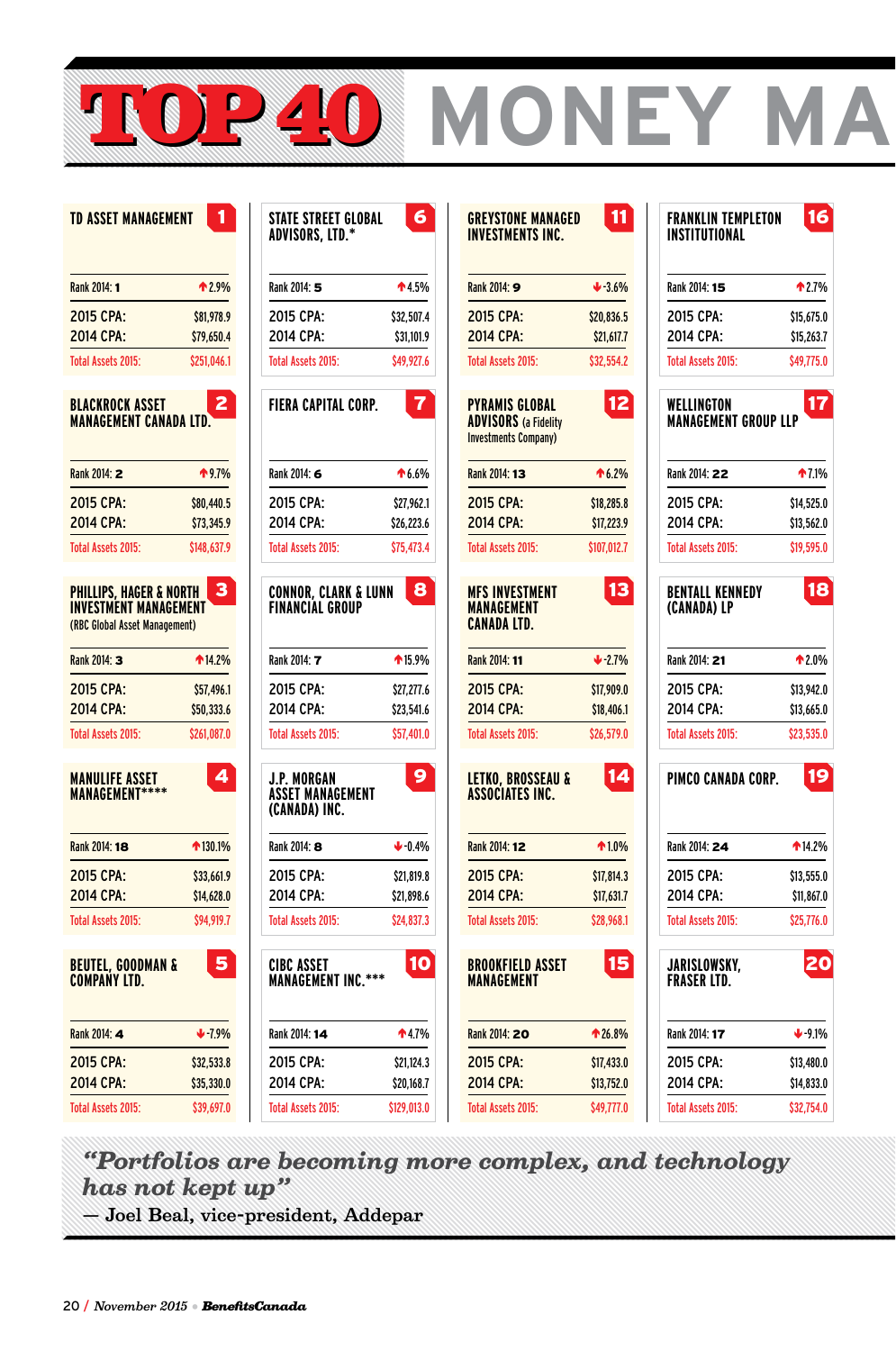# **NAGERS**

#### **CANADIAN ASSETS (MILLIONS) UNDER MANAGEMENT AS OF JUNE 30, 2015 CPA = CANADIAN PENSION ASSETS**

 $\bigcirc$  Indicates an increase or decrease in variance from 2014 to 2015

| BNY/MELLON ASSET<br><b>MANAGEMENT ITD.</b>       | 21         | A           |
|--------------------------------------------------|------------|-------------|
| Rank 2014: 19                                    | 4.7%       | R           |
| 2015 CPA:                                        | \$13,195.1 | 2           |
| 2014 CPA:                                        | \$13,849.7 | Z           |
| <b>Total Assets 2015:</b>                        | \$18,986.7 | T           |
| <b>GLC ASSET</b><br><b>MANAGEMENT GROUP LTD.</b> | 22         | N<br>ı<br>C |
| Rank 2014: 16                                    | $+ 14.1%$  | R           |
| 2015 CPA:                                        | \$12,941.5 | Ž           |
| 2014 CPA:                                        | \$15,069.9 | Z           |
| <b>Total Assets 2015:</b>                        | \$35,957.5 | T           |
| LEITH WHEELER<br>INVESTMENT COUNSEL LTD.         | 23         | S<br>ı<br>N |
| Rank 2014: 23                                    | $+0.0\%$   | R           |
| 2015 CPA:                                        | \$12,858.9 | 2           |
| 2014 CPA:                                        | \$12,863.6 | 2           |
| <b>Total Assets 2015:</b>                        | \$17,348.4 | T           |
| ABERDEEN ASSET<br><b>MANAGEMENT PLC</b>          | 24         | B<br>O      |
| Rank 2014: 27                                    | ↑ 13.4%    | R           |
| 2015 CPA:                                        | \$11,000.5 | Z           |
| 2014 CPA:                                        | \$9.703.2  | 2           |
| <b>Total Assets 2015:</b>                        | \$15,896.1 | T           |
| MORGUARD<br>INVESTMENTS LTD.                     | 25         | S<br>ı      |
| Rank 2014: 25                                    | $*0.8%$    | R           |
| 2015 CPA:                                        | \$10,890.5 | Z           |
| 2014 CPA:                                        | \$10,807.8 | Z           |
| <b>Total Assets 2015:</b>                        | \$14,316.4 | T           |

| ADDENDA CAPITAL INC.                          | 26                 | B<br>M                  |
|-----------------------------------------------|--------------------|-------------------------|
| Rank 2014: 26                                 | $\bigvee 0.6\%$    | R                       |
| 2015 CPA:                                     | \$10,450.7         | 2                       |
| 2014 CPA:                                     | \$10,514.5         | $\overline{c}$          |
| <b>Total Assets 2015:</b>                     | \$25,367.7         | To                      |
| MERCER GLOBAL<br>INVESTMENTS<br>CANADA LTD.** | 27                 | M<br>M                  |
| Rank 2014: 37                                 | $*55.6%$           | R                       |
| 2015 CPA:                                     | \$9,504.3          | 2                       |
| 2014 CPA:                                     | \$6,107.3          | $\overline{c}$          |
| <b>Total Assets 2015:</b>                     | \$9,629.0          | To                      |
| SPRUCEGROVE<br>INVESTMENT<br>MANAGEMENT LTD.  | 28                 | Π<br>A                  |
| Rank 2014: 28                                 | $\frac{1}{2}$ 5.4% | R                       |
| 2015 CPA:                                     | \$9,106.3          | 2                       |
| 2014 CPA:                                     | \$9,623.8          | 2                       |
| <b>Total Assets 2015:</b>                     | \$13,417.8         | To                      |
| <b>BAILLIE GIFFORD</b><br>OVERSEAS LTD.       | 29                 | G                       |
| Rank 2014: 29                                 | ↑4.7%              | R                       |
| 2015 CPA:                                     | \$8,550.0          | 2                       |
| 2014 CPA:                                     | \$8,168.0          | $\overline{c}$          |
| <b>Total Assets 2015:</b>                     | \$12,563.0         | To                      |
| SUN LIFE GLOBAL<br><b>INVESTMENTS</b>         | 30                 | H                       |
| Rank 2014: 30                                 | 16.4%              | R                       |
| 2015 CPA:                                     | \$8.458.9          | 2                       |
| 2014 CPA:                                     | \$7,270.0          | $\overline{\mathbf{c}}$ |
| <b>Total Assets 2015:</b>                     | \$10,857.6         | T                       |

| <b>BNY/MELLON ASSET</b><br><b>MANAGEMENT LTD.</b>      | 21              | ADDENDA CAPITAL INC.                                                           | 26              | <b>BURGUNDY ASSET</b><br><b>MANAGEMENT LTD.</b>                                                               | 31             | ALLIANCEBERNSTEIN<br>CANADA INSTITUTIONAL<br><b>INVESTMENTS*</b> | 36             |
|--------------------------------------------------------|-----------------|--------------------------------------------------------------------------------|-----------------|---------------------------------------------------------------------------------------------------------------|----------------|------------------------------------------------------------------|----------------|
| Rank 2014: 19                                          | 4.7%            | Rank 2014: 26                                                                  | • 0.6%          | Rank 2014: 35                                                                                                 | ↑ 27.9%        | Rank 2014: n/a                                                   | ↑ 29.7%        |
| 2015 CPA:                                              | \$13,195.1      | 2015 CPA:                                                                      | \$10,450.7      | 2015 CPA:                                                                                                     | \$8,014.9      | 2015 CPA:                                                        | \$5,993.0      |
| 2014 CPA:                                              | \$13,849.7      | 2014 CPA:                                                                      | \$10,514.5      | 2014 CPA:                                                                                                     | \$6,265.3      | 2014 CPA:                                                        | \$4,622.3      |
| Total Assets 2015:                                     | \$18,986.7      | <b>Total Assets 2015:</b>                                                      | \$25,367.7      | <b>Total Assets 2015:</b>                                                                                     | \$19,495.7     | <b>Total Assets 2015:</b>                                        | \$11,903.0     |
| <b>GLC ASSET</b><br><b>MANAGEMENT GROUP LTD.</b>       | 22              | <b>MERCER GLOBAL</b><br>INVESTMENTS<br><b>CANADA LTD.**</b>                    | 27              | <b>MAWER INVESTMENT</b><br><b>MANAGEMENT LTD.</b>                                                             | 32             | <b>FOYSTON, GORDON &amp;</b><br>PAYNE INC.                       | 37             |
| Rank 2014: 16                                          | $+ 14.1%$       | Rank 2014: 37                                                                  | $*55.6%$        | Rank 2014: 34                                                                                                 | $*16.5%$       | Rank 2014: 36                                                    | $\bullet$ 7.3% |
| 2015 CPA:                                              | \$12,941.5      | 2015 CPA:                                                                      | \$9,504.3       | 2015 CPA:                                                                                                     | \$7,320.6      | 2015 CPA:                                                        | \$5,761.0      |
| 2014 CPA:                                              | \$15,069.9      | 2014 CPA:                                                                      | \$6,107.3       | 2014 CPA:                                                                                                     | \$6,286.4      | 2014 CPA:                                                        | \$6,214.0      |
| Total Assets 2015:                                     | \$35,957.5      | <b>Total Assets 2015:</b>                                                      | \$9,629.0       | <b>Total Assets 2015:</b>                                                                                     | \$30,810.8     | <b>Total Assets 2015:</b>                                        | \$13,464.0     |
| <b>LEITH WHEELER</b><br><b>INVESTMENT COUNSEL LTD.</b> | 23              | <b>SPRUCEGROVE</b><br><b>INVESTMENT</b><br><b>MANAGEMENT LTD.</b>              | 28              | <b>INDUSTRIAL</b><br><b>ALLIANCE GROUP**</b>                                                                  | 33             | <b>INVESCO</b>                                                   | 38             |
| Rank 2014: 23                                          | $\bigvee 0.0\%$ | Rank 2014: 28                                                                  | $\bullet 5.4\%$ | Rank 2014: 32                                                                                                 | $*9.5%$        | Rank 2014: 38                                                    | $*6.1%$        |
| 2015 CPA:                                              | \$12,858.9      | 2015 CPA:                                                                      | \$9,106.3       | 2015 CPA:                                                                                                     | \$7,240.1      | 2015 CPA:                                                        | \$5,678.3      |
| 2014 CPA:                                              | \$12,863.6      | 2014 CPA:                                                                      | \$9,623.8       | 2014 CPA:                                                                                                     | \$6,610.8      | 2014 CPA:                                                        | \$5,352.3      |
| Total Assets 2015:                                     | \$17,348.4      | <b>Total Assets 2015:</b>                                                      | \$13,417.8      | <b>Total Assets 2015:</b>                                                                                     | \$78,192.9     | <b>Total Assets 2015:</b>                                        | \$35,221.7     |
| <b>ABERDEEN ASSET</b><br><b>MANAGEMENT PLC</b>         | 24              | <b>BAILLIE GIFFORD</b><br><b>OVERSEAS LTD.</b>                                 | 29              | <b>GUARDIAN CAPITAL LP</b>                                                                                    | 34             | <b>BMO GLOBAL ASSET</b><br><b>MANAGEMENT</b>                     | 39             |
| Rank 2014: 27                                          | 13.4%           | Rank 2014: 29                                                                  | ↑4.7%           | Rank 2014: 31                                                                                                 | $\bigvee$ 1.6% | Rank 2014: 39                                                    | $*4.7%$        |
| 2015 CPA:                                              | \$11,000.5      | 2015 CPA:                                                                      | \$8,550.0       | 2015 CPA:                                                                                                     | \$6,946.1      | 2015 CPA:                                                        | \$5,394.3      |
| 2014 CPA:                                              | \$9,703.2       | 2014 CPA:                                                                      | \$8,168.0       | 2014 CPA:                                                                                                     | \$7,060.4      | 2014 CPA:                                                        | \$5,153.6      |
| Total Assets 2015:                                     | \$15,896.1      | Total Assets 2015:                                                             | \$12,563.0      | Total Assets 2015:                                                                                            | \$22,132.6     | Total Assets 2015:                                               | \$93,351.3     |
| MORGUARD<br><b>INVESTMENTS LTD.</b>                    | 25              | SUN LIFE GLOBAL<br><b>INVESTMENTS</b>                                          | 30              | <b>HEXAVEST INC.</b>                                                                                          | 35             | <b>CANSO INVESTMENT</b><br>COUNSEL, LTD.                         | 40             |
| Rank 2014: 25                                          | $*0.8%$         | Rank 2014: 30                                                                  | $*16.4%$        | Rank 2014: 33                                                                                                 | $*3.4%$        | Rank 2014: <b>n/a</b>                                            | 13.6%          |
| 2015 CPA:                                              | \$10,890.5      | 2015 CPA:                                                                      | \$8,458.9       | 2015 CPA:                                                                                                     | \$6,754.3      | 2015 CPA:                                                        | \$4,964.7      |
| 2014 CPA:                                              | \$10,807.8      | 2014 CPA:                                                                      | \$7,270.0       | 2014 CPA:                                                                                                     | \$6,530.7      | 2014 CPA:                                                        | \$4,372.0      |
| Total Assets 2015:                                     | \$14,316.4      | <b>Total Assets 2015:</b>                                                      | \$10,857.6      | Total Assets 2015:                                                                                            | \$7,929.7      | Total Assets 2015:                                               | \$16,900.9     |
|                                                        |                 | include currency overlays **** Manulife acquired Standard Life in January 2015 |                 | Notes: * 2014 number restated ** Offers delegated services/implemented consulting *** 2014 number restated to |                | 2015 Top 40 Total:                                               | \$751,281.6    |

Figures in this report are based on responses provided by the survey participants. Benefits Canada assumes no<br>responsibility for the accuracy of the data provided. All totals are subject to a +/- variance due to rounding.



**Source:** Firms participating in the Canadian Institutional Investment Network Spring 2015 *Top 40 Money Managers Survey*

**2014 Top 40 Total:** \$696,490.0 **% Variance: 1.9%** 

**2015 Top 40 Total:** \$751,281.6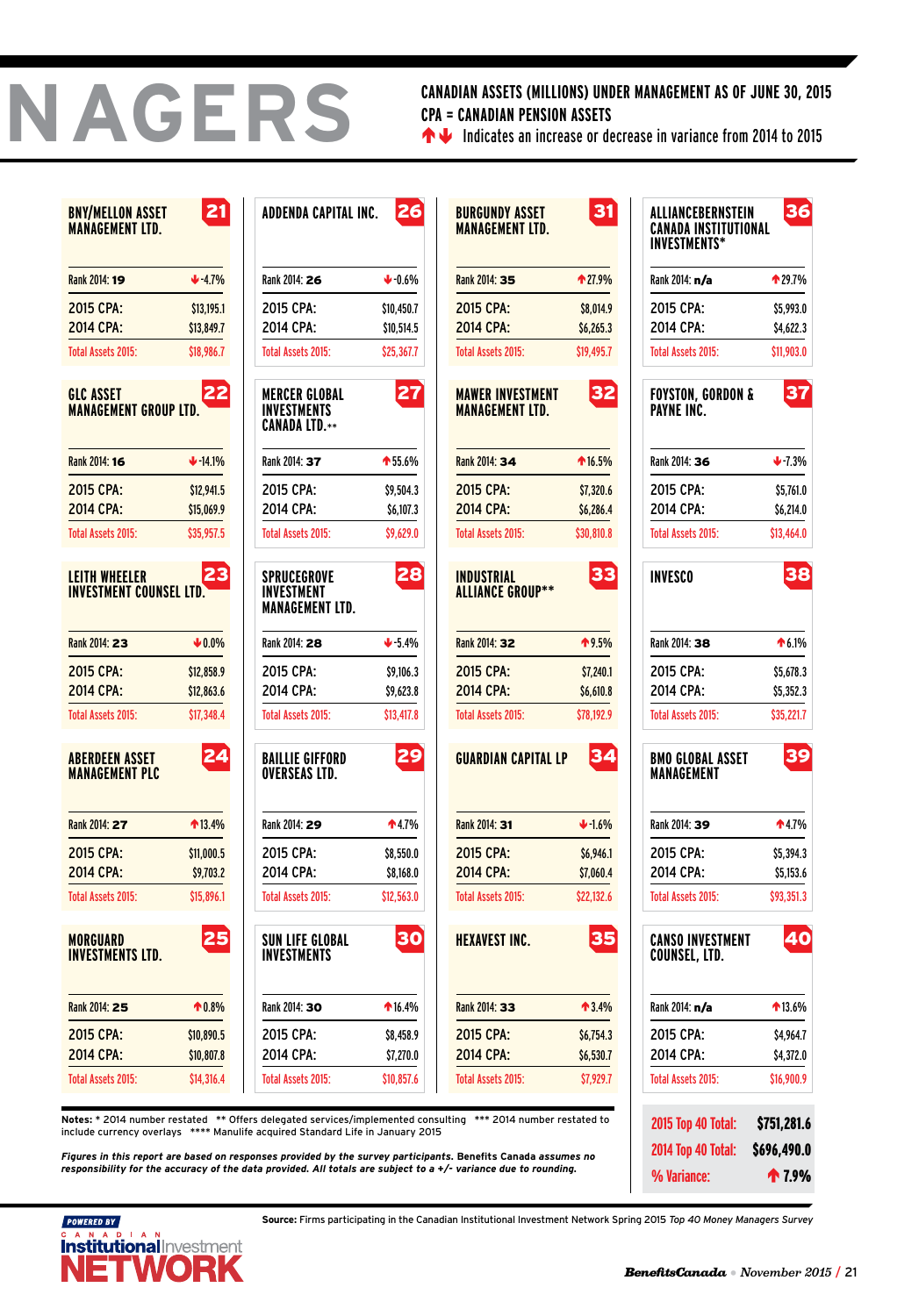

*Worldwide, more men perform early-stage entrepreneurial activity. Starting business ventures out of necessity is more common among women.* — Global Entrepreneurship Monitor

## TOP 5 **| FASTEST GROWING (%) - GREATER THAN \$10.0 BILLION**

|                |                                               | CPA = CANADIAN PENSION ASSETS; ASSETS (MILLIONS) AS OF JUNE 30, 2015 |                 |            |
|----------------|-----------------------------------------------|----------------------------------------------------------------------|-----------------|------------|
|                | <b>Company</b>                                | <b>2015 CPA</b>                                                      | <b>2014 CPA</b> | Variance % |
| $\mathbf{1}$   | <b>Brookfield Asset Management</b>            | \$17,433.0                                                           | \$13,752.0      | 26.8%      |
| 2              | Connor, Clark & Lunn Financial Group          | \$27,277.6                                                           | \$23,541.6      | 15.9%      |
| 3 <sup>1</sup> | Phillips, Hager & North Investment Management |                                                                      |                 |            |
|                | (RBC Global Asset Management)                 | \$57,496.1                                                           | \$50,333.6      | 14.2%      |
| 4              | PIMCO Canada Corp.                            | \$13,555.0                                                           | \$11,867.0      | 14.2%      |
| $\bf{5}$       | Aberdeen Asset Management PLC                 | \$11,000.5                                                           | \$9,703.2       | 13.4%      |
|                |                                               |                                                                      |                 |            |

#### TOP 5 **| FASTEST GROWING (%) - \$1.0 BILLION TO \$10.0 BILLION**

|                                                          |                 | CPA = CANADIAN PENSION ASSETS; ASSETS (MILLIONS) AS OF JUNE 30, 2015 |                   |  |
|----------------------------------------------------------|-----------------|----------------------------------------------------------------------|-------------------|--|
| <b>Company</b>                                           | <b>2015 CPA</b> | <b>2014 CPA</b>                                                      | <b>Variance %</b> |  |
| 1<br>NISA Investment Advisors, LLC                       | \$1,005.0       | \$398.5                                                              | 152.2%            |  |
| $\boldsymbol{2}$<br>Janus Capital Group                  | \$1,001.8       | \$402.5                                                              | 148.9%            |  |
| 3<br>Neuberger Berman LLC                                | \$2,762.8       | \$1,435.0                                                            | 92.5%             |  |
| Innocap Investment Management Inc.<br>4                  | \$2,059.0       | \$1,276.5                                                            | 61.3%             |  |
| 5 <sup>1</sup><br>Mercer Global Investments Canada Ltd.* | \$9,504.3       | \$6,107.3                                                            | 55.6%             |  |

### TOP 5 **| FASTEST GROWING (%) - LESS THAN \$1.0 BILLION**

|          |                                               | CPA = CANADIAN PENSION ASSETS; ASSETS (MILLIONS) AS OF JUNE 30, 2015 |                 |            |
|----------|-----------------------------------------------|----------------------------------------------------------------------|-----------------|------------|
|          | <b>Company</b>                                | <b>2015 CPA</b>                                                      | <b>2014 CPA</b> | % Variance |
|          | Acorn Global Investments Inc.                 | \$5.0                                                                | \$3.5           | 43.5%      |
| 2        | American Century Investment Management, Inc.  | \$931.0                                                              | \$705.9         | 31.9%      |
| 3        | <b>Unigestion SA</b>                          | \$801.7                                                              | \$608.5         | 31.7%      |
| 4        | Morneau Shepell Asset & Risk Management Ltd.* | \$922.0                                                              | \$739.5         | 24.7%      |
| $\bf{5}$ | Monegy**                                      | \$344.4                                                              | \$300.1         | 14.8%      |

**Note:** \* Offers delegated services/implemented consulting \*\* Restated 2014 number Source: Firms participating in the Canadian Institutional Investment Network Spring 2015 *Top 40 Money Managers Survey*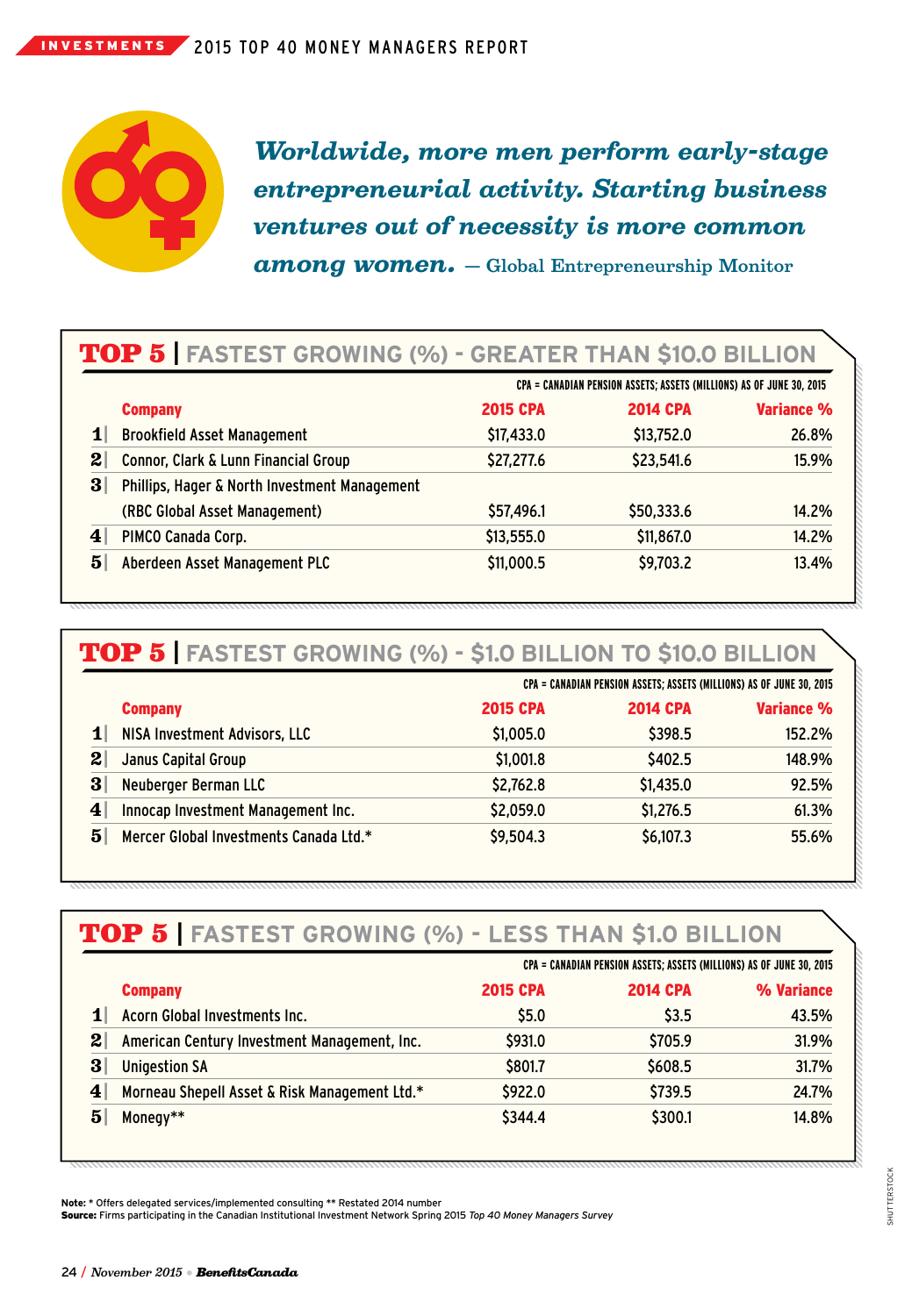

## *Youth around the world are 1.6 times more likely to want to start a business than the rest of the population*

— Global Entrepreneurship Monitor

a survey of our client base, and the most frequent product they were moving off of was Excel."

Justin Zhen discovered a similar reliance on spreadsheets when he started working on Wall Street a few years ago. As a hedge fund analyst, he found valuing companies involved updating data manually and emailing spreadsheets back and forth. A friend who worked at Goldman Sachs at the time noticed the same flurry of Excel update emails during earnings seasons.

So, in 2013, the two started Thinknum, a data platform for valuing companies. Today, Thinknum's customers include asset management firms, pension funds and other institutional and retail investors.

The platform lets portfolio managers test how different scenarios, such as extreme weather or volatile oil prices, could affect company stocks, Zhen

#### TOP 10 **| DB INVESTMENT MANAGERS**

|                | CPA = CANADIAN PENSION ASSETS; ASSETS (MILLIONS) AS OF JUNE 30, 2015                      |                    |
|----------------|-------------------------------------------------------------------------------------------|--------------------|
|                | <b>Company</b>                                                                            | <b>2015 DB CPA</b> |
| 1              | <b>TD Asset Management</b>                                                                | \$70,248.6         |
| 2              | BlackRock Asset Management Canada Ltd.                                                    | \$54,034.3         |
| 3              | <b>Phillips, Hager &amp; North Investment Management</b><br>(RBC Global Asset Management) | \$52,760.7         |
| 4 <sup>1</sup> | State Street Global Advisors, Ltd.                                                        | \$30,453.3         |
| 5 <sup>1</sup> | Fiera Capital Corp.                                                                       | \$23,561.9         |
| 6 <sup>1</sup> | J.P. Morgan Asset Management (Canada) Inc.                                                | \$22,057.3         |
| $\mathbf{v}$   | Beutel, Goodman & Company Ltd.                                                            | \$21,926.0         |
| 8              | Connor, Clark & Lunn Financial Group                                                      | \$21,225.6         |
| 9 <sup>1</sup> | CIBC Asset Management Inc.                                                                | \$21,047.4         |
| <b>10</b>      | Greystone Managed Investments Inc.                                                        | \$18,361.0         |
|                | Top 10 Total:                                                                             | \$335,676          |
|                |                                                                                           |                    |

**Source:** Firms participating in the Canadian Institutional Investment Network Spring 2015 *Top 40 Money Managers Survey*

## TOP 10 **| TOTAL CANADIAN ASSETS UNDER MANAGEMENT**

|                  |                                                                             | ASSETS (MILLIONS) AS OF JUNE 30, 2015 |
|------------------|-----------------------------------------------------------------------------|---------------------------------------|
| <b>Company</b>   |                                                                             | <b>2015 CDN AUM</b>                   |
| 1                | Phillips, Hager & North Investment Management (RBC Global Asset Management) | \$261,087.0                           |
| 2                | <b>TD Asset Management</b>                                                  | \$251,046.1                           |
| 3 <sup>2</sup>   | BlackRock Asset Management Canada Ltd.                                      | \$148,637.9                           |
| $\bf{4}$         | CIBC Asset Management Inc.                                                  | \$129,013.0                           |
| 5 <sup>5</sup>   | CI Investments Inc. (including CI Institutional Asset Management)           | \$108,839.0                           |
| 6 <sup>1</sup>   | Pyramis Global Advisors (a Fidelity Investments Company)                    | \$107,012.7                           |
| $\boldsymbol{7}$ | <b>BMO Global Asset Management</b>                                          | \$93,351.3                            |
| $\bf{8}$         | Industrial Alliance Group**                                                 | \$78,192.9                            |
| 9                | Fiera Capital Corp.                                                         | \$75,473.4                            |
| 10 <sup>1</sup>  | <b>Mackenzie Investments</b>                                                | \$62,560.3                            |
|                  | <b>Top 10 Total:</b>                                                        | \$1,315,213.5                         |

Note: \*\* Offers delegated services/implemented consulting

Source: Firms participating in the Canadian Institutional Investment Network Spring 2015 *Top 40 Money Managers Survey*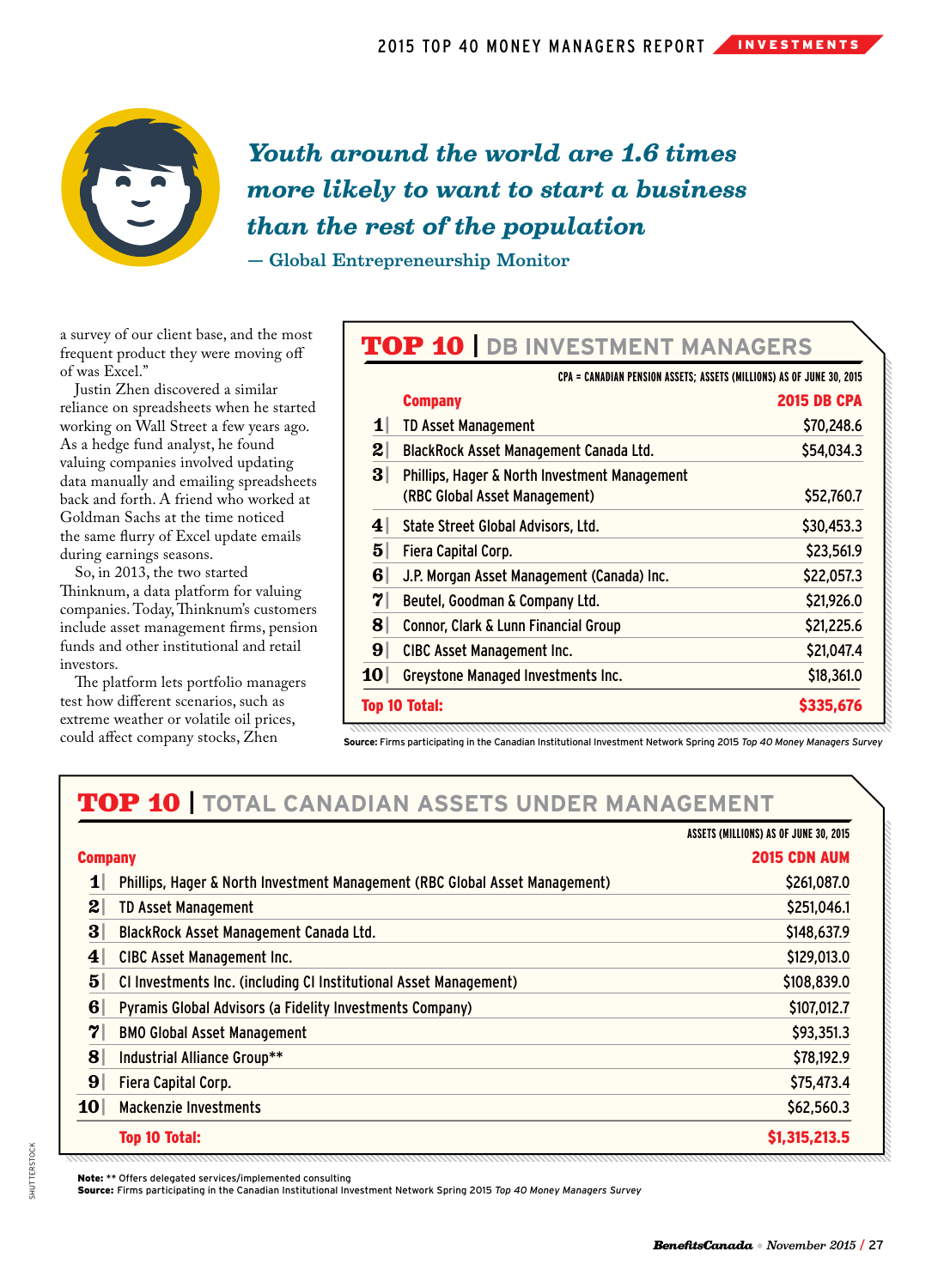

*In Canada, the ratio of opportunity-driven entrepreneurship (where people pursue opportunities) to necessity-driven entrepreneurship (where people lack other work options) is 7:1*

— Global Entrepreneurship Monitor

explains. And it does it without the use of spreadsheets. Plus, since the platform's in the cloud, multiple users can work on the same financial model without having to email one another updates.

Thinknum also pulls non-financial information, such as the number of social media followers and Facebook check-ins a company gets within a certain period. Zhen says this data can be important for assessing companies because there's a big correlation between social media presence and revenue, especially for consumer companies.

"Right now, investors try to look at financial data to see whether a company is cheap," he says. "On the Internet, there's data that lets you think about companies on a different level."

#### Digital Dinosaurs

Zhen and his partner aren't alone in what they discovered while working in finance.

The international State Street 2014 *Data and Analytics Survey*—which polled 400 senior executives at pension funds, endowments, foundations, sovereign wealth funds, funds of funds, insurance companies, central banks and supranational institutions—classified almost a third (27%) of respondents as data starters, organizations that didn't take sufficient advantage of emerging data management technologies.

These organizations had siloed portfolio information and used separate platforms to track different asset classes. This process gave them a fragmented view of their portfolio holdings and limited their ability to analyze performance and risk. All of this meant they had a difficult time changing investment strategies.

## BREAKDOWN **|**

**PENSION ASSET BY CLASS**

|                                    | Assets as of June 30, 2015 |
|------------------------------------|----------------------------|
| <b>Canadian Bonds Active</b>       | 22.7%                      |
| <b>Canadian Equity Active</b>      | 15.3%                      |
| <b>Global Equity Active</b>        | 10.7%                      |
| <b>Balance</b>                     | 10.4%                      |
| <b>Canadian Bonds Index</b>        | 8.9%                       |
| <b>Real Estate Equity</b>          | 5.4%                       |
| <b>EAFE Equity</b>                 | 4.5%                       |
| U.S. Equity Index                  | 3.7%                       |
| <b>U.S. Equity Active</b>          | 2.7%                       |
| <b>Other</b>                       | 2.6%                       |
| <b>Canadian Equity Index</b>       | 2.2%                       |
| <b>Emerging Markets Equity</b>     | 2.2%                       |
| <b>International Equity Index</b>  | 2.1%                       |
| <b>Hedge Funds</b>                 | 1.3%                       |
| <b>International Equity Active</b> | 1.0%                       |
| <b>Real Return Bond</b>            | 0.9%                       |
| <b>Money Markets</b>               | 0.8%                       |
| <b>Canadian Equity Small Cap</b>   | 0.7%                       |
| <b>Global Bonds</b>                | 0.7%                       |
| <b>Asian Equity</b>                | 0.3%                       |
| <b>Global Equity Index</b>         | 0.3%                       |
| Cash                               | 0.3%                       |
| <b>Target Date Risk</b>            | 0.3%                       |
| Commodities                        | 0.2%                       |
| U.S. Bonds Active                  | 0.1%                       |
| <b>Mortgages</b>                   | 0.1%                       |

Source: Firms participating in the Canadian Institutional Investment Network Spring 2015 *Top 40 Money Managers Survey*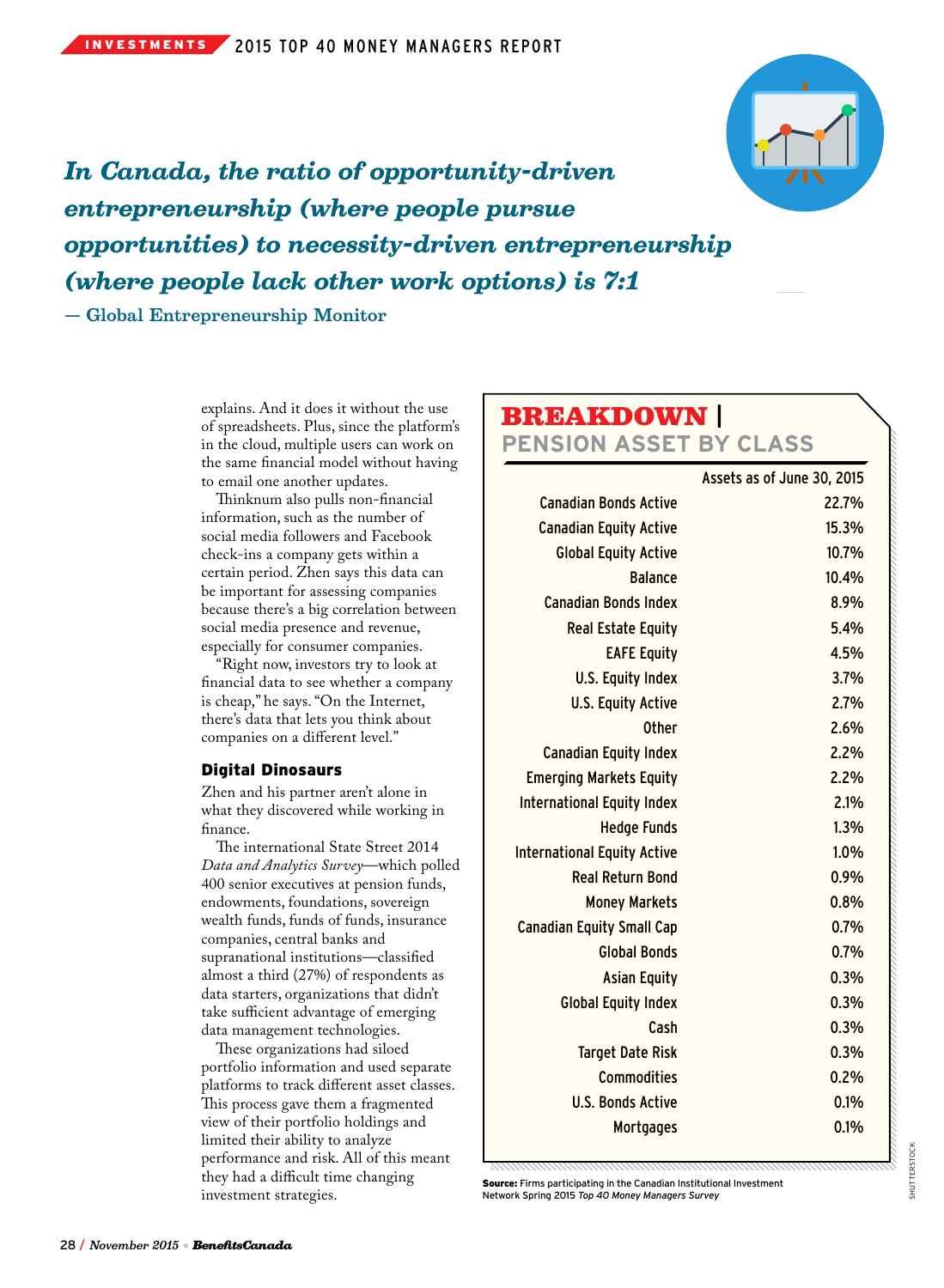

*Canada's women are starting businesses at a rate amounting to two-thirds that of men* — Global Entrepreneurship Monitor



#### **Expert investors: Here and around the world**

- Proven investment processes based on proprietary research
- Embedded risk management discipline
- Dedicated service for our clients since 1959

Contact James Porter or Jamie Brubacher 1.800.463.7475 or 416.977.6767

133-03-002\_ToronAMI Ad Sept 2015 BPM\_HALF\_FINAL\_pub.indd 1 2015-04-15 10:48 AM

toron-ami.com



© Copyright 2015 Toron AMI

Another 36% of respondents were categorized as data movers. While they still had data gaps and errors, they'd made some upgrades, such as data visualization and improved data integration across different asset classes. The upgrades allowed them to perform partially integrated performance and risk analysis in individual asset classes.

The third group (37%) were data innovators. Their data was integrated, high-quality and traceable-back-tosource. This gave them a complete view of risk and performance across different asset classes, as well as the ability to stress-test their portfolios and more easily change investment strategies.

The survey showed asset managers were more likely to be data innovators than asset owners such as pension funds. In fact, almost half (41%) of the participating pension funds were classified as data starters, whereas 38% were classed as data movers and only 22% were deemed data innovators.

#### \$379 Tip for a \$70 Meal

So why is the industry disruption happening now?

First, thanks to tech solutions that lower administrative and overhead costs, it's cheaper and easier to start a company. And, in some sectors, venture capital dollars are flowing—U.S. financial technology startups attracted \$12 billion in investments last year, compared with just \$4 billion the year before.

Further, says Teten, the asset management industry is ripe for disruption. He points to unhappy investment customers who complain about paying high fees for which they don't believe they get enough value.

Of course, it's hard for money managers to consistently beat the markets, which means they underperform quite often. When those managers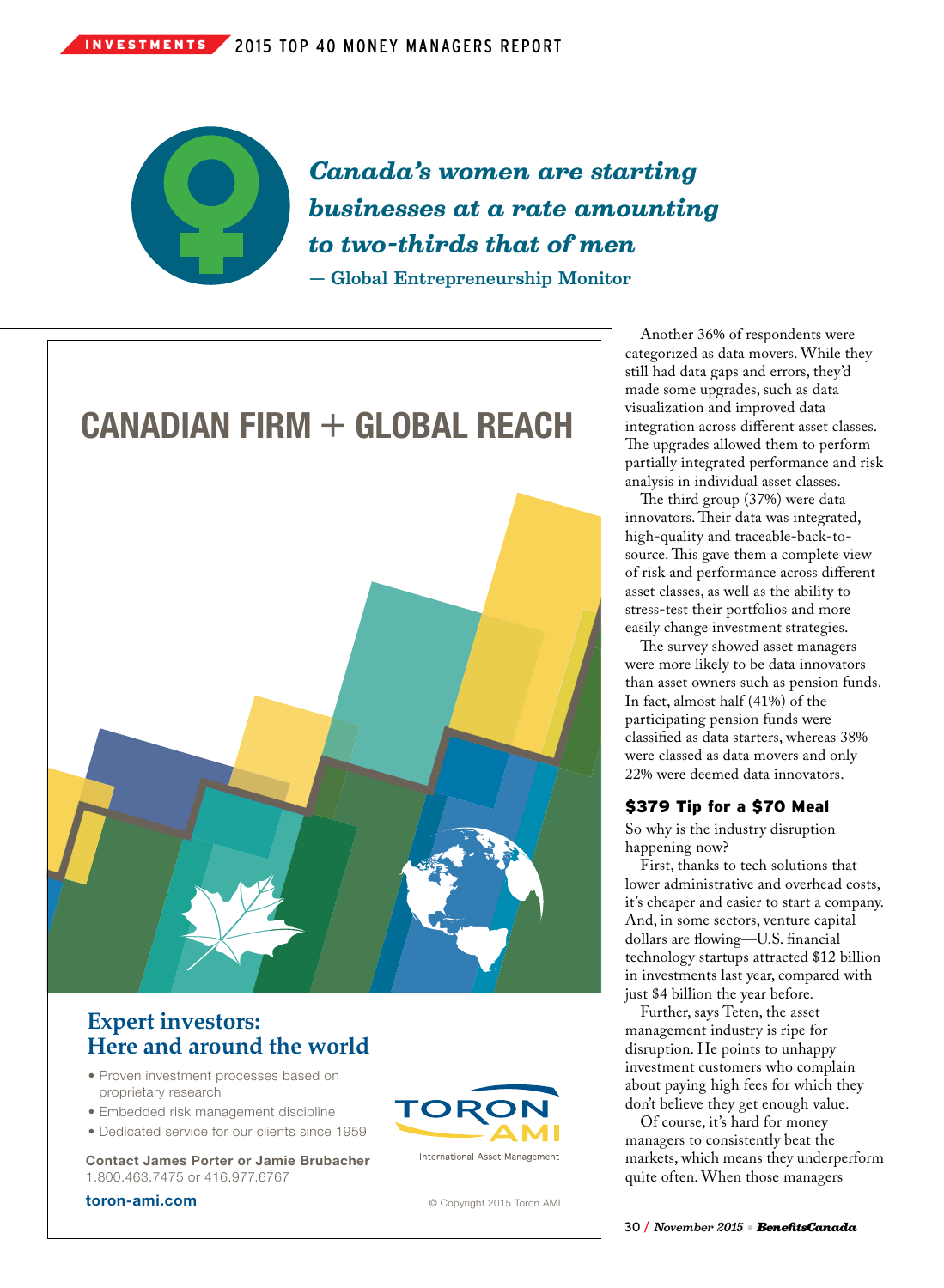outperform, they collect a base fee plus a performance fee; but when they underperform, they still collect the base fee. In a 2013 article he wrote for *Forbes,* Teten likened this reward structure to receiving a "\$379 tip for a \$70 meal."

#### New Competition

Asset managers, of course, know their customers are unhappy with paying high fees. They also know their privileged position isn't as strong as it used to be. A different State Street poll—the 2015 *Asset Manager Survey* of 400 senior executives in asset management firms worldwide—finds 79% of money managers expect new competition from non-traditional market entrants such as technology firms.

Still, money managers remain focused mostly on their traditional rivals, explains Rob Baillie, CEO of State Street Trust Company Canada. "It's more of an emerging risk," he says, adding it's early to talk about disruption.

That might explain why, when discussing how they'll respond to the changing competitive landscape, none of the *Asset Manager Survey* participants voiced plans to invest in technology upgrades.

Instead, they said they'd mainly expand distribution networks and launch new products, such as liquid alternatives and multi-asset solutions.

And 46% said they were evaluating acquisition targets. For example, BlackRock recently bought robo advice firm Future Advisor for an undisclosed sum. (BlackRock didn't respond to an interview request.)

"The trick is what happens postacquisition," Teten says of the deal, explaining established companies can find it hard to incorporate disruption. "It's difficult for a large company to acquire a disruptive company and let it

*13% of American adults start and run new businesses every year* — Global Entrepreneurship Monitor



*"During our 33 years of servicing institutional clients, buying excellent companies at a discount has protected client capital and provided strong* 

*results."*

# Lincluden

## **Derisking With Stable Returns**

## **Lincluden Stable Return Equity Strategy**<br>Comparison with the Pooled – Canadian Equities (PFS) univer<br>Performance characteristics vs. S&P/TSX Composite in C\$ (before fees) over 8 yrs endir

Comparison with the Pooled – Canadian Equities (PFS) universe (Percentile Ranking)<br>Performance characteristics vs. **S&P/TSX C**omposite in **C\$** (before fees) over 8 yrs ending March 2015 (monthly calculations)



#### FOUR SIMPLE RULES = PROVEN SUCCESS

#### **CAPITAL PRESERVATION**

Invest with a priority to protect clients' capital

#### VALUATION

Value a company from the perspective of an owner-operator

#### INDEPENDENT RESEARCH

Find great companies with sound management at discounted valuations and attractive yields

#### LONG TERM PERSPECTIVE

Allow the market to recognize the value in your investments

#### CONTACT: Wayne Wilson, Vice President Tel: 905.825.3543 email: wayne.wilson@lincluden.net www.lincluden.com

This information is not an offering of, nor advertisement for, any securities. Past performance is not a reliable indicator of future<br>performance and should not be relied on to make investment decisions. Lincluden's Stable data is sourced from Mercer Manager Performance Analytics (Mercer MPA). The Lincluden series is not part of the Mercer MPA Universe and has been included for presentation purposes only. Returns are in Canadian dollars and are gross of fees

SHUTTERSTOCK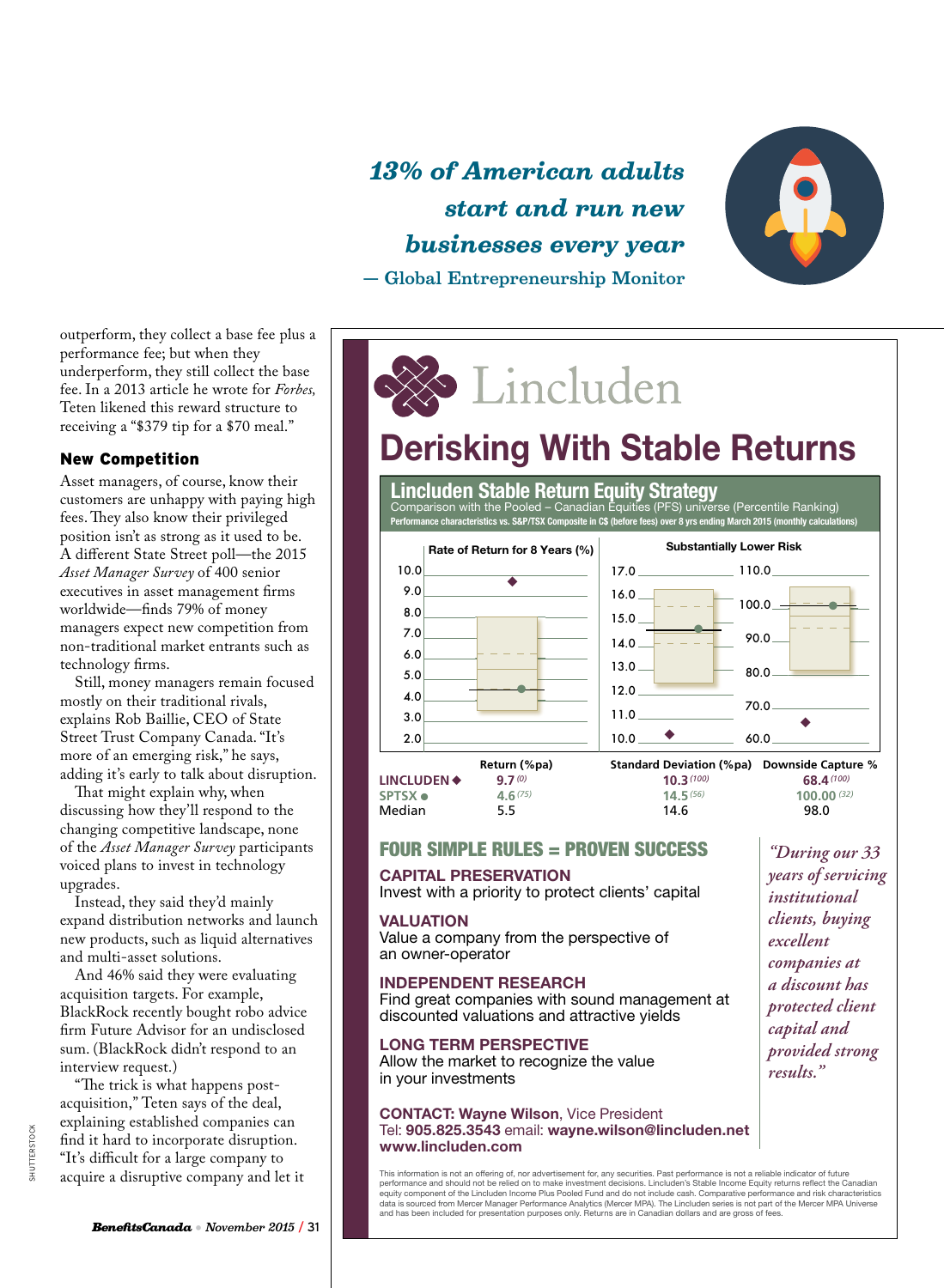## TOP 10 **<sup>|</sup> ENDOWMENT & FOUNDATION FUND MANAGERS**

|                 |                                               | ASSETS (MILLIONS) AS OF JUNE 30, 2015 |
|-----------------|-----------------------------------------------|---------------------------------------|
|                 | <b>Company</b>                                | <b>2015 CDN E&amp;F AUM</b>           |
| 1               | Fiera Capital Corp.                           | \$6,374.4                             |
| $\bf{2}$ $\mid$ | <b>TD Asset Management</b>                    | \$4,949.3                             |
| 3               | Mawer Investment Management Ltd.              | \$3,370.5                             |
| 4               | Jarislowsky, Fraser Ltd.                      | \$2,872.0                             |
| 5 <sup>1</sup>  | Connor, Clark & Lunn Financial Group          | \$2,820.7                             |
| 6               | Burgundy Asset Management Ltd.                | \$2,651.7                             |
| $\mathbf{v}$    | Letko, Brosseau & Associates Inc.             | \$2,589.9                             |
| 8               | State Street Global Advisors, Ltd.            | \$2,567.5                             |
| 9 <sup>1</sup>  | BlackRock Asset Management Canada Ltd.        | \$2,417.2                             |
| 10 <sup>1</sup> | Phillips, Hager & North Investment Management |                                       |
|                 | (RBC Global Asset Management)                 | \$2.138.4                             |
|                 | <b>Top 10 Total:</b>                          | <b>S32.751.6</b>                      |

flourish with a different business model."

Barry Benjamin, a Baltimore-based global asset management leader at PwC, expects more consolidations. In the short term, that could reduce options available to institutional investors in certain investment skill categories, he says. "If that happens, my guess is there will be new entrants that will fill those gaps."

As more new entrants crop up worldwide, it will be harder for asset managers to justify their performance and fees, Benjamin explains.

Plus, greater availability of portfolio management data might make even institutional investors lose some of the patience they're known for. "I could see clearly where some [pension] trustees may look for more performance in the short term than what they've been willing to accept in the past," he says.

Yaldaz Sadakova is associate editor of *Benefits Canada.* yaldaz.sadakova@rci.rogers.com

Source: Firms participating in the Canadian Institutional Investment Network Spring 2015 *Top 40 Money Managers Survey*<br>.



Canada's Research-Based Pharmaceutical Companies Making Canada Better

# good health is good business

Help your clients offer a benefits plan that promotes employee health, disease prevention and provides comprehensive access to innovative medicines & vaccines. Because a healthier workforce works better.

For more information on how to build a better plan email: info@canadapharma.org